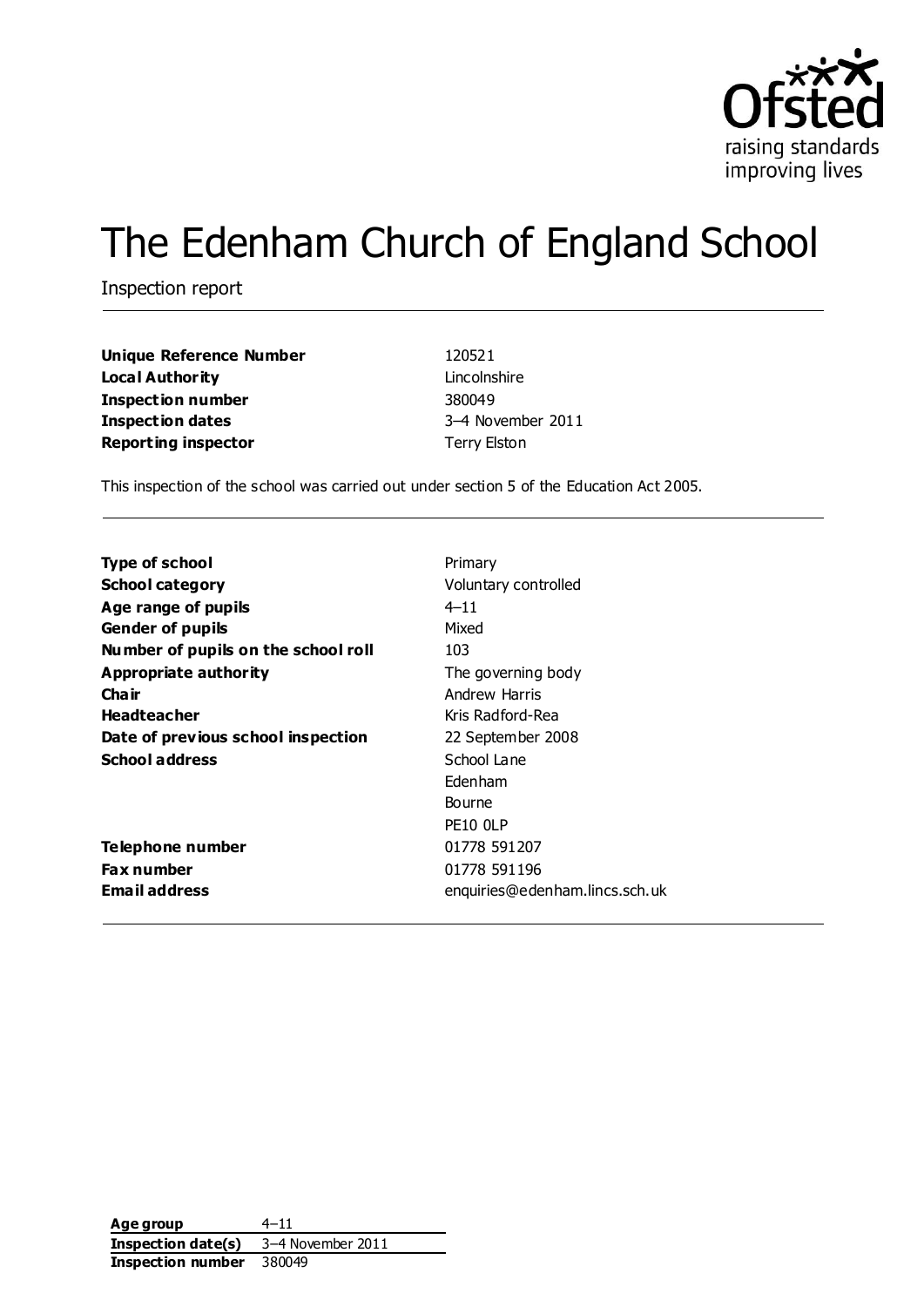The Office for Standards in Education, Children's Services and Skills (Ofsted) regulates and inspects to achieve excellence in the care of children and young people, and in education and skills for learners of all ages. It regulates and inspects childcare and children's social care, and inspects the Children and Family Court Advisory Support Service (Cafcass), schools, colleges, initial teacher training, work-based learning and skills training, adult and community learning, and education and training in prisons and other secure establishments. It assesses council children's services, and inspects services for looked after children, safeguarding and child protection.

Further copies of this report are obtainable from the school. Under the Education Act 2005, the school must provide a copy of this report free of charge to certain categories of people. A charge not exceeding the full cost of reproduction may be made for any other copies supplied.

If you would like a copy of this document in a different format, such as large print or Braille, please telephone 0300 123 4234, or email enquiries@ofsted.gov.uk.

You may copy all or parts of this document for non-commercial educational purposes, as long as you give details of the source and date of publication and do not alter the information in any way.

To receive regular email alerts about new publications, including survey reports and school inspection reports, please visit our website and go to 'Subscribe'.

Piccadilly Gate Store St **Manchester** M1 2WD

T: 0300 123 4234 Textphone: 0161 618 8524 E: enquiries@ofsted.gov.uk W: www.ofsted.gov.uk

Ofsted

© Crown copyright 2011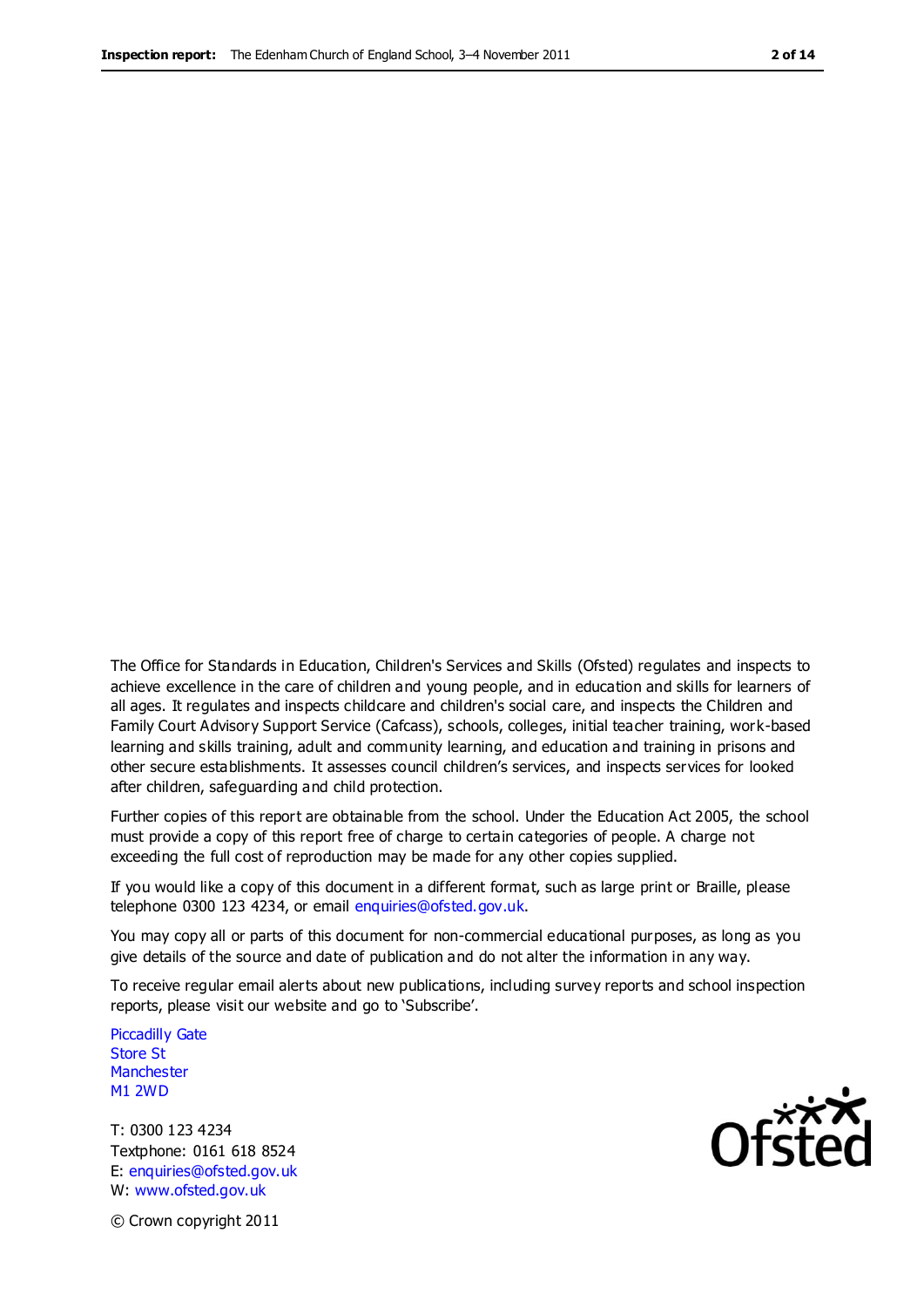# **Introduction**

This inspection was carried out by two additional inspectors. The inspectors observed all four teachers and visited 11 lessons. They held meetings with the governing body, staff and groups of pupils. They observed the school's work and looked at the tracking of pupils' progress, curricular planning documents, examples of the ways in which the school promotes community cohesion, evidence from the school's lesson observations and information from questionnaires completed by pupils, staff and 62 parents and carers.

The inspection team reviewed many aspects of the school's work. It looked in detail at a number of key areas.

- How effectively does the teaching promote good progress in writing?
- $\blacksquare$  How well does the school give pupils a thorough awareness of different faiths and cultures?
- To what extent does the school provide work to challenge more-able pupils?
- What impact do subject leaders have on raising the quality of teaching and learning?

# **Information about the school**

This is a smaller-than-average primary school where the vast majority of pupils are of White British heritage. The proportion of pupils who have special educational needs and/or disabilities, including those with a statement of special educational needs, is broadly average. The proportion of pupils who are known to be eligible for free school meals is below average. The school has recently gained national Healthy Schools status and the Activemark award.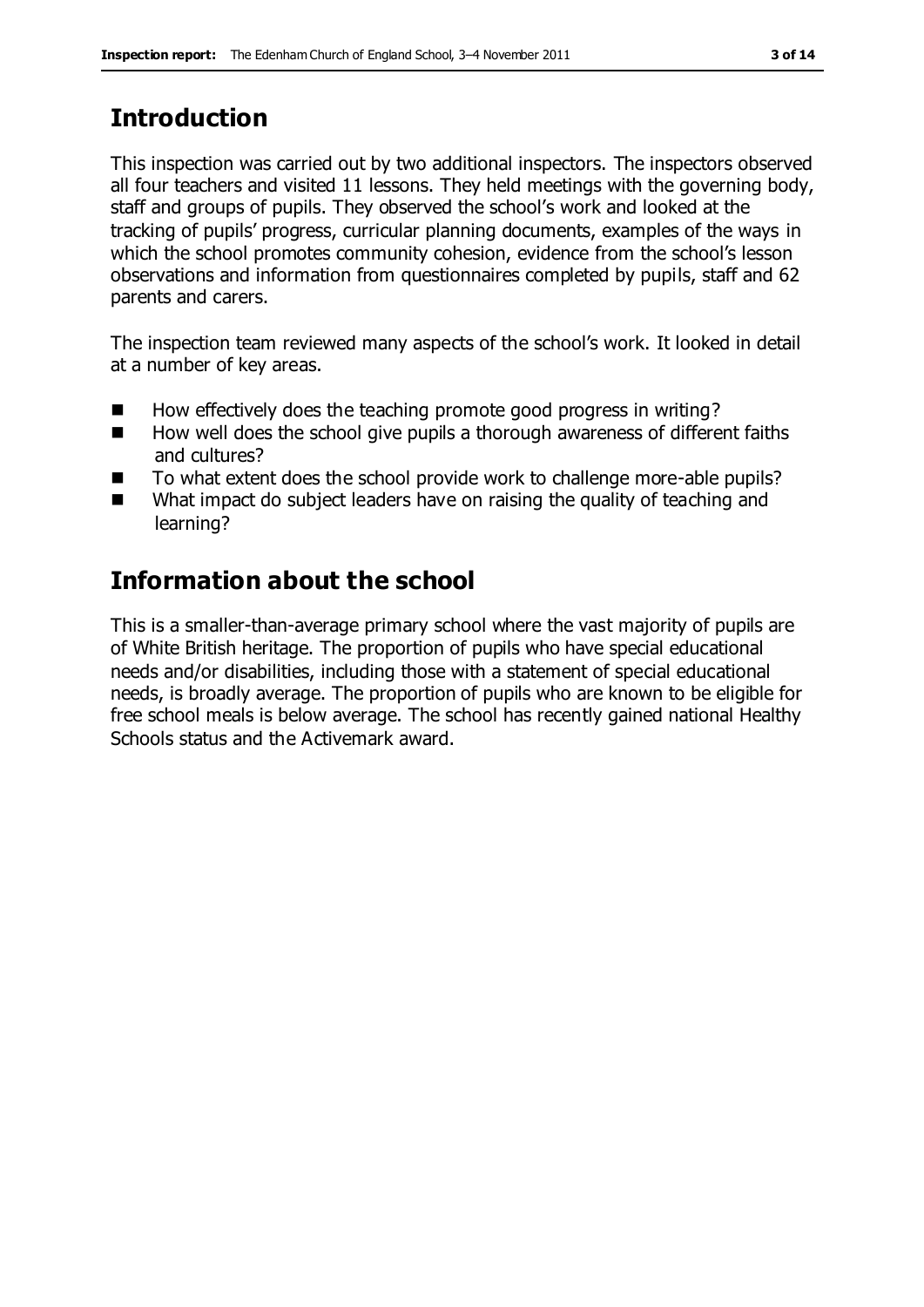## **Inspection judgements**

| Overall effectiveness: how good is the school?  |  |
|-------------------------------------------------|--|
| The school's capacity for sustained improvement |  |

## **Main findings**

This is a good school where pupils do well in all aspects of their development. Parents and carers rightly see this as a school where their children feel exceptionally safe because of the high quality of the care, guidance and support provided by all adults. One parent, typical of many, commented, 'This is a fabulous learning environment where every child really matters.'

Pupils behave well and persevere when they find things difficult. The good teaching means they make good progress through the school. Their attainment by the end of Year 2 in reading, writing and mathematics is consistently above average and they continue to flourish through Key Stage 2. By the end of Year 6 attainment is very high in mathematics, well above average in reading and above average in writing. Throughout the school, reading and mathematics are particular strengths because teachers are very good at teaching basic word-building and number skills. At Key Stage 2, the quality of pupils' writing is improving but attainment is not as high as in other subject areas. This is because sometimes teachers give pupils insufficient time to write in lessons, and accept work that is poorly presented.

More-able pupils mostly achieve well and produce work of particularly high quality in mathematics. At Key Stage 2, however, talented writers do not always have sufficient opportunities to work independently and develop their skills to the full.

The teachers have developed an interesting curriculum with a good balance of academic and creative activities. Their planning links subjects together well, so in topics such as 'The Victorians' pupils develop skills in reading, writing, mathematics, history and science. Pupils develop an excellent awareness of how to live healthy lives because of the extensive range of opportunities to learn about the importance of regular exercise and a balanced diet. This awareness is enhanced by eating their own produce, grown in the school vegetable patch. The curriculum provides much to teach pupils about different faiths and cultures and they speak knowledgeably about the diverse lives and beliefs of people in this country and around the world.

The school has done well since the last inspection and has a good capacity to sustain this improvement. An important reason lies in the strong and effective leadership of the headteacher. She is a very good leader who sets her sights high and gives staff the confidence to embrace new ideas. The staff work well as a team and support one another enthusiastically. Self-evaluation is rigorous and, action to rectify weaknesses, effective. Attainment in mathematics, for example, has been raised from barely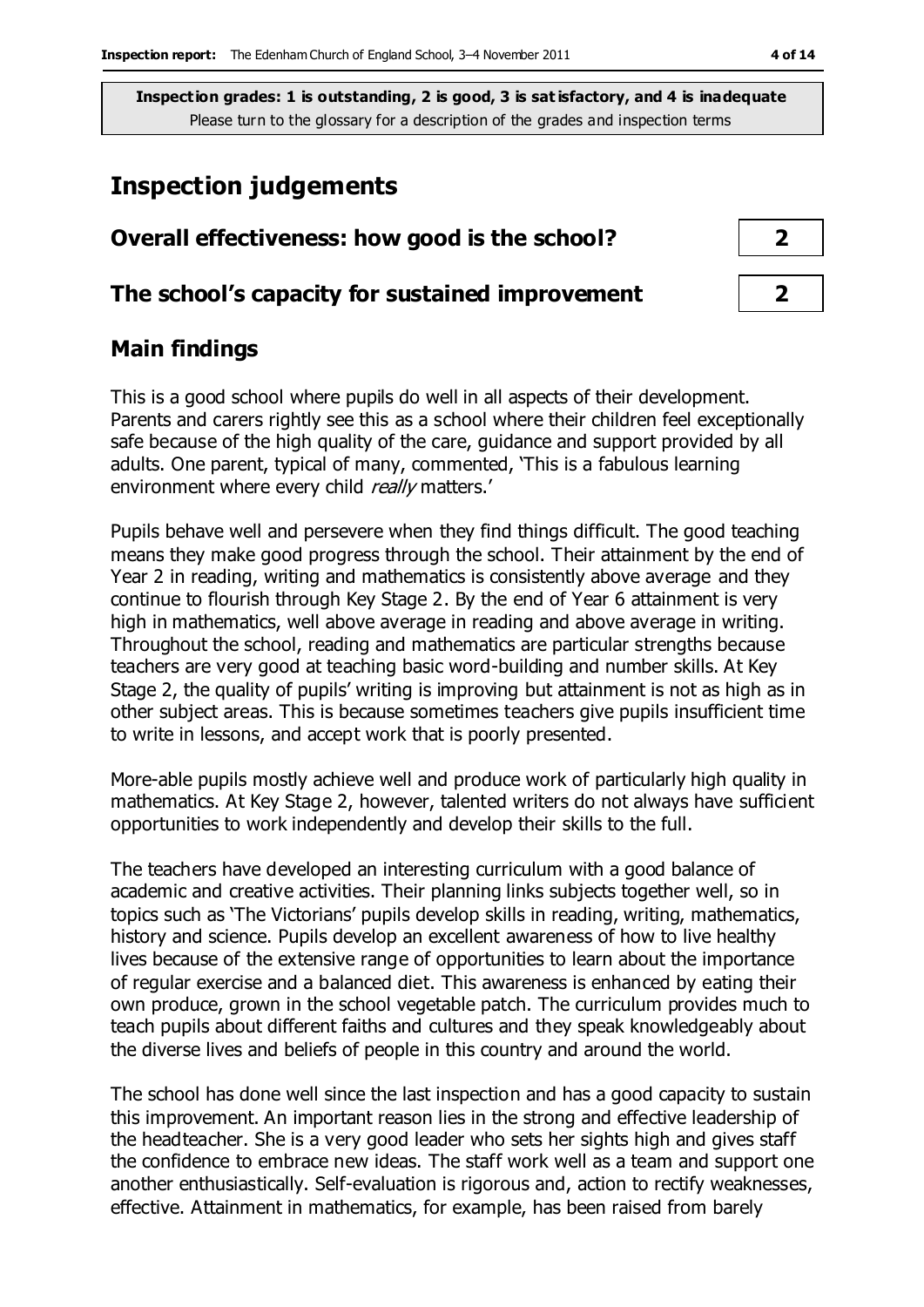average to very high in less than four years by improving the teaching of basic numeracy skills. Middle managers are beginning to develop their roles but not all have the expertise to analyse the progress of different groups of pupils or assess the impact of teaching on learning in their subject.

## **What does the school need to do to improve further?**

- Raise attainment in writing at Key Stage 2 to the levels reached in reading and mathematics by teachers:
	- giving pupils more time to write in lessons  $\equiv$
	- providing talented writers with more opportunities to work independently  $\frac{1}{1}$ at tasks matched to their abilities
	- demanding more of pupils' handwriting and presentation skills.  $\equiv$
- Improve the impact of middle managers by ensuring that subject leaders:
	- evaluate the quality of teaching and learning more rigorously
	- use data from their assessments of pupils' progress to inform teachers  $\equiv$ about areas of underachievement.

## **Outcomes for individuals and groups of pupils 2**

Children enter the school with skills that are broadly at the levels expected for their age. They achieve well and leave well prepared for the future. At Key Stage 1, attainment is above average and has been for some years. Progress in mathematics is particularly rapid because pupils learn to calculate quickly in their head and apply their learning to investigate problems such as how to work out missing numbers in a sequence. They use exciting words to make stories interesting for the reader and develop a neat handwriting style. They read confidently and many read for pleasure at school and home.

At Key Stage 2, pupils' reading is full of expression and they scan texts rapidly to gain information on, for example, the life of Florence Nightingale. Pupils' writing is imaginative and they make particularly quick progress when their interest is captured by exciting challenges. For example, pupils in Years 5 and 6 produced some excellent writing when they were asked to investigate the attempted assassination of Queen Victoria in a 'history mystery'. When progress is slower, pupils have to sit for too long listening about how to write and have too little time to produce long pieces of work. This particularly holds back more-able pupils. Their handwriting is sometimes untidy and they often forget to join letters. In mathematics, pupils have excellent basic number skills and use them very well to solve problems such as how to build a theme park and make a profit.

Pupils with special educational needs and/or disabilities make good progress. They do particularly well in reading because they are taught very well how to build sounds into words and this means they grow in confidence. They are supported well in class but still given opportunities to work independently and find things out for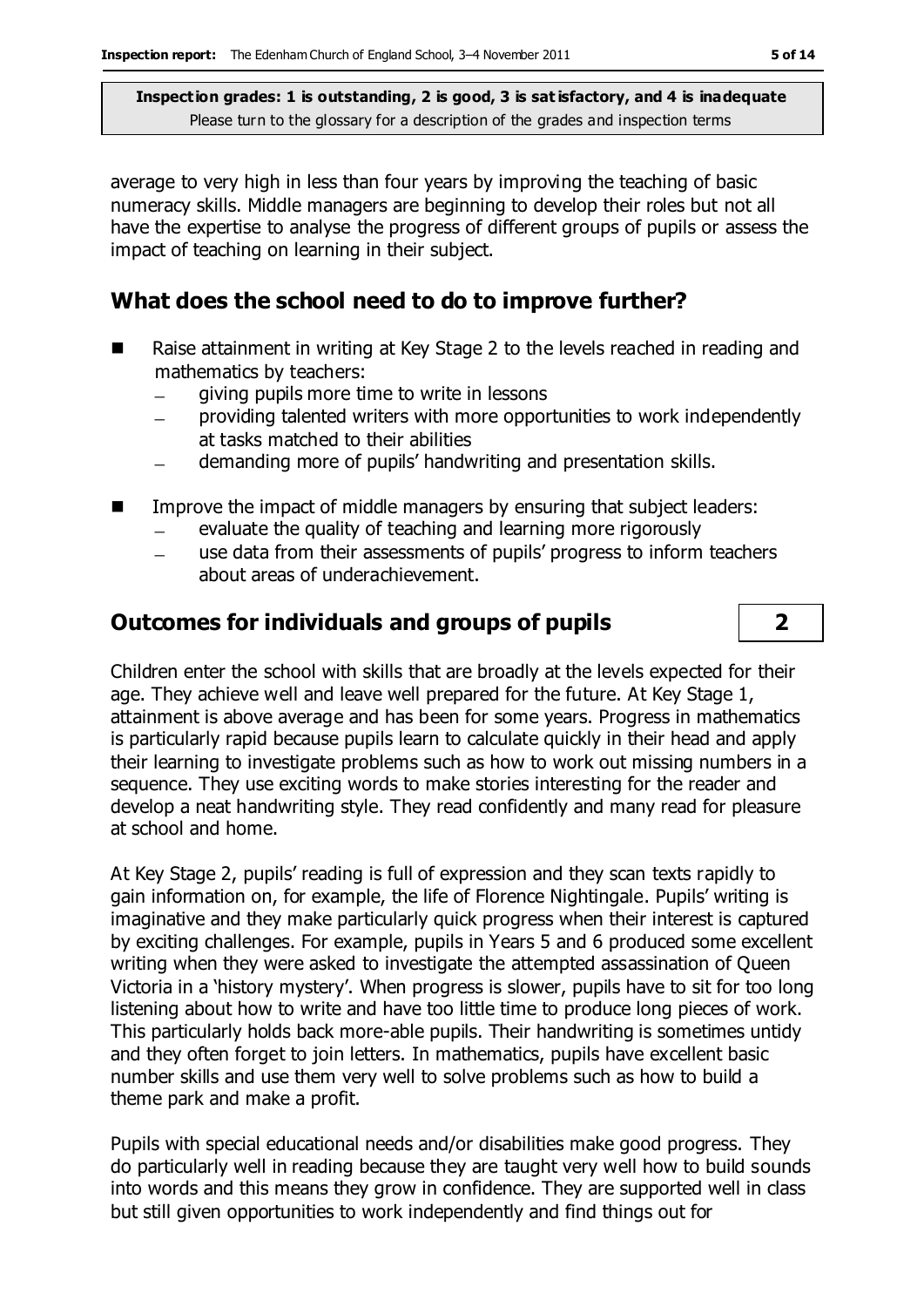#### themselves.

Pupils listen attentively in lessons and, as one pupil commented, 'enjoy learning lots of new things every day'. They have an outstanding awareness of health and safety issues. From Reception onwards they take great care to eat nutritious food and learn the benefits of regular exercise. Older pupils act maturely as ambassadors to help younger ones keep safe and eat healthy snacks and show a high level of awareness of the need to take precautions when using the internet. Pupils take responsibility very well as school council members, 'buddies', play-leaders and gardeners. They develop a good sense of right and wrong and reflect deeply on the hardships faced by many people in the world. They have a very good involvement in the church and local community and are often praised for their enthusiastic involvement in village events that raise money for the elderly.

These are the grades for pupils' outcomes

| Pupils' achievement and the extent to which they enjoy their learning                                                     | $\overline{\mathbf{2}}$  |
|---------------------------------------------------------------------------------------------------------------------------|--------------------------|
| Taking into account:                                                                                                      | $\overline{2}$           |
| Pupils' attainment <sup>1</sup>                                                                                           |                          |
| The quality of pupils' learning and their progress                                                                        | $\mathfrak{p}$           |
| The quality of learning for pupils with special educational needs and/or disabilities<br>and their progress               | 2                        |
| The extent to which pupils feel safe                                                                                      | 1                        |
|                                                                                                                           |                          |
| Pupils' behaviour                                                                                                         | $\overline{2}$           |
| The extent to which pupils adopt healthy lifestyles                                                                       | 1                        |
| The extent to which pupils contribute to the school and wider community                                                   | $\overline{\mathbf{2}}$  |
| The extent to which pupils develop workplace and other skills that will<br>contribute to their future economic well-being | $\overline{\phantom{a}}$ |
| Taking into account:                                                                                                      |                          |
| Pupils' attendance <sup>1</sup>                                                                                           | 2                        |
| The extent of pupils' spiritual, moral, social and cultural development                                                   | 2                        |

### **How effective is the provision?**

In typical lessons, teachers capture pupils' interest by effective use of resources. For example, one class made rapid progress when building a graph from real chocolate wrappers and analysing which were the most popular. Teachers show a good knowledge of subjects and explain new work clearly. They are good at making clear what learning is expected by the end of each lesson and revisiting these goals throughout the lesson. Their expectations are mostly high, but sometimes in Key Stage 2 the teachers accept writing that is scruffy and printed rather than joined.

 $\overline{a}$ <sup>1</sup> The grades for attainment and attendance are: 1 is high; 2 is above average; 3 is broadly average; and 4 is low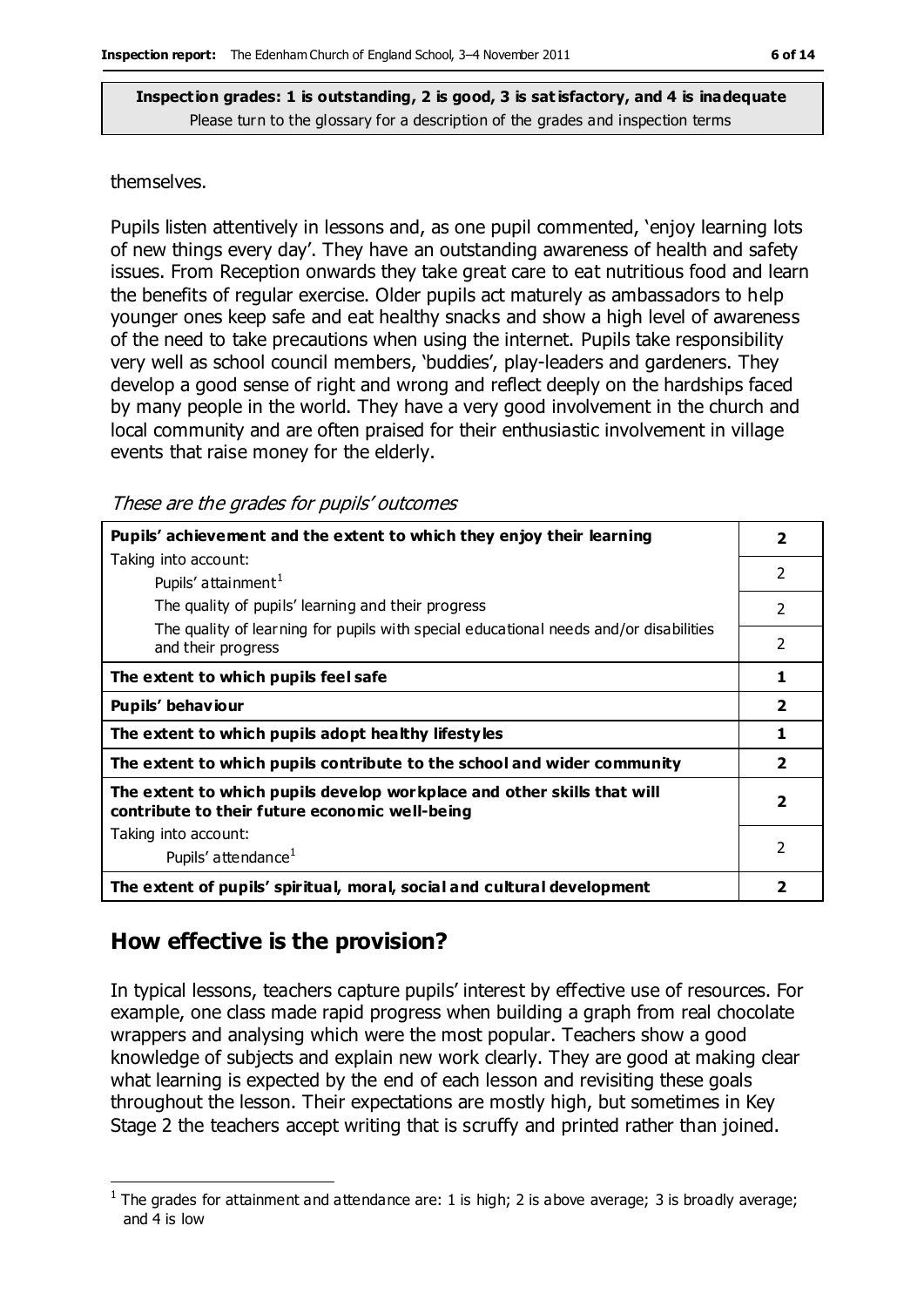The teachers make detailed assessments of pupils' progress and use these well to plan future work. Their marking is generally helpful to the pupils, with clear guidance on how to improve their work.

The curriculum links subjects together effectively to make learning interesting. Pupils enjoy this approach and say how much it makes topics come to life. The planning for literacy and numeracy is detailed and helps pupils build well on their skills as they move through the school. A wide range of visits, visitors and clubs after school enrich the curriculum and help broaden pupils' knowledge. Music is a particular strength and many pupils sing and play instruments to a high standard.

Parents and carers appreciate the way staff know their children so well and are always there if they need support. Pupils whose circumstances may make them vulnerable benefit from outstanding support, both from the school and from a wide range of outside professionals. Their personal and academic development is checked carefully and the school works closely with parents and carers to ensure these pupils' needs are met fully. The school has extensive systems to help new pupils settle in and they soon feel part of the school community. Pupils are very well prepared for moving on to their next school, with visits and lessons taken by secondary school teachers to show them what it will be like.

These are the grades for the quality of provision

| The quality of teaching                                                                                    |  |
|------------------------------------------------------------------------------------------------------------|--|
| Taking into account:                                                                                       |  |
| The use of assessment to support learning                                                                  |  |
| The extent to which the curriculum meets pupils' needs, including, where<br>relevant, through partnerships |  |
|                                                                                                            |  |

### **How effective are leadership and management?**

The headteacher's high expectations of pupils' personal and academic development are a key reason for the school's success. She leads the way in driving improvement towards very ambitious targets. All leaders do their part in ensuring that pupils feel safe and free from any bullying or harassment. The good focus on providing equal opportunities for all pupils ensures that the leaders have a secure awareness of progress made by different groups of pupils and apply effective strategies to support those falling behind. For example, recent initiatives to raise standards in writing have proved successful at Key Stage 1 and are working their way up the school.

The systems to evaluate teaching and learning are valued by teachers and give a clear picture of their strengths and weaknesses. However, not all middle managers are sufficiently involved in this process to make best use of their skills and knowledge.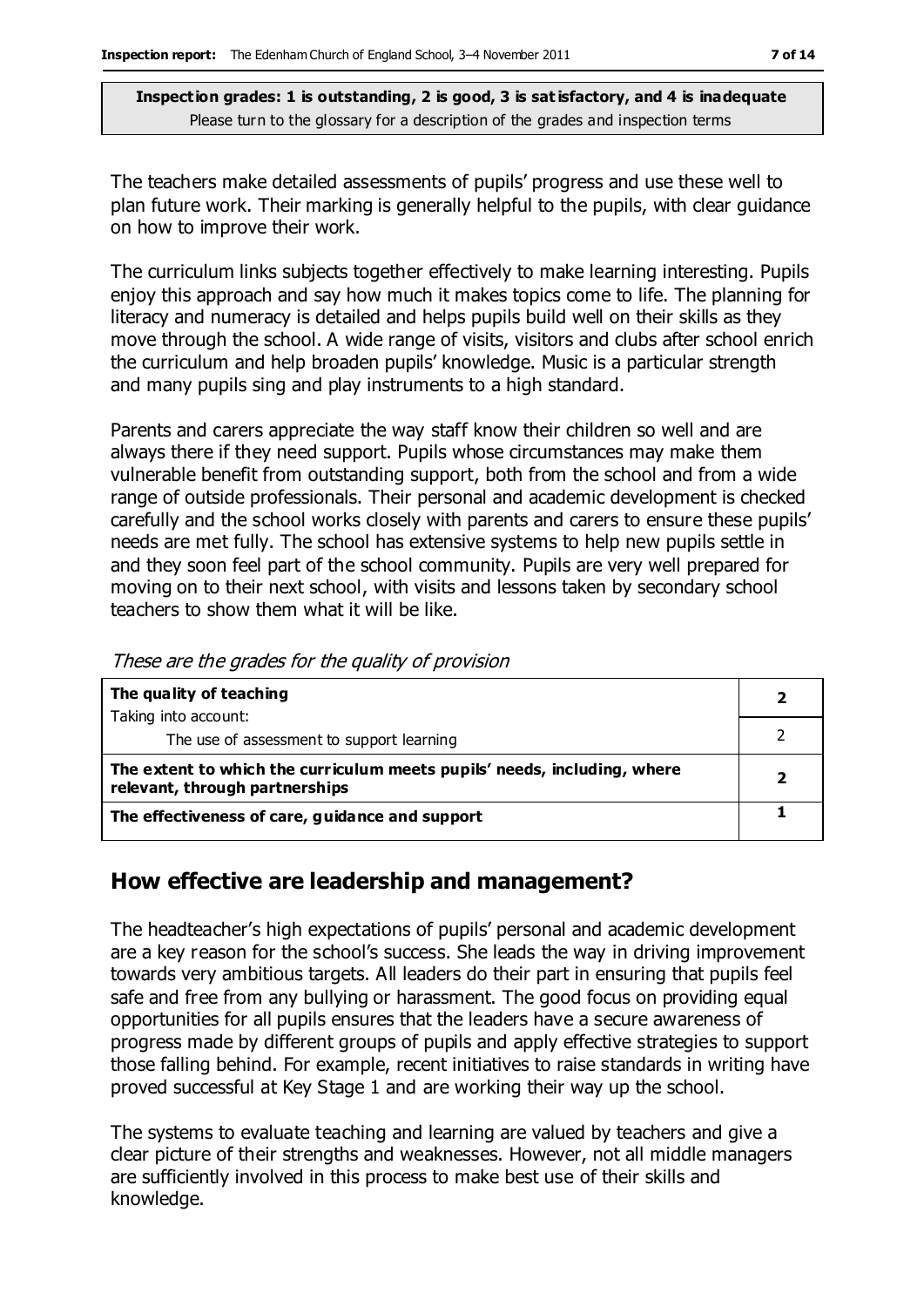Good partnerships with parents and carers provide them with valuable information about the curriculum and their children's progress. They feel welcome in school and believe their concerns are taken seriously. They appreciate being consulted about any proposed changes and air their views with enthusiasm. Links with other schools in the area provide cost-effective training and give staff some good opportunities to, for example, make best use of the abilities of gifted and talented pupils.

The school enhances community cohesion well by creating valuable links with contrasting schools in the United Kingdom and overseas. These involve visits and written communications that provide pupils with good first-hand knowledge of different faiths, cultures and social backgrounds.

The governing body provides good support and challenge to the school. Its members have a clear awareness of the school's strengths and weaknesses and are not afraid to hold the leaders to account. The governing body has a good involvement in establishing rigorous safeguarding systems. Training for staff is thorough and the school keeps rigorous records of any incidents. The policies for keeping pupils safe are reviewed regularly and valued highly by pupils as well as parents and carers.

| The effectiveness of leadership and management in embedding ambition and<br>driving improvement                                                                     | $\overline{\mathbf{2}}$ |
|---------------------------------------------------------------------------------------------------------------------------------------------------------------------|-------------------------|
| Taking into account:                                                                                                                                                |                         |
| The leadership and management of teaching and learning                                                                                                              | 2                       |
| The effectiveness of the governing body in challenging and supporting the<br>school so that weaknesses are tackled decisively and statutory responsibilities<br>met | $\overline{\mathbf{2}}$ |
| The effectiveness of the school's engagement with parents and carers                                                                                                | $\mathbf{2}$            |
| The effectiveness of partnerships in promoting learning and well-being                                                                                              | $\overline{2}$          |
| The effectiveness with which the school promotes equality of opportunity and<br>tackles discrimination                                                              | $\mathbf{2}$            |
| The effectiveness of safeguarding procedures                                                                                                                        | $\overline{2}$          |
| The effectiveness with which the school promotes community cohesion                                                                                                 | 2                       |
| The effectiveness with which the school deploys resources to achieve value for<br>money                                                                             | 2                       |

These are the grades for leadership and management

## **Early Years Foundation Stage**

The provision for children in the Early Years Foundation Stage is good. The consistently good teaching ensures that they make good progress in all areas of learning. Children benefit from learning alongside older pupils in the class and grow in maturity as they approach Year 1. The teaching of early reading skills is a particular strength that ensures children learn quickly how to build sounds into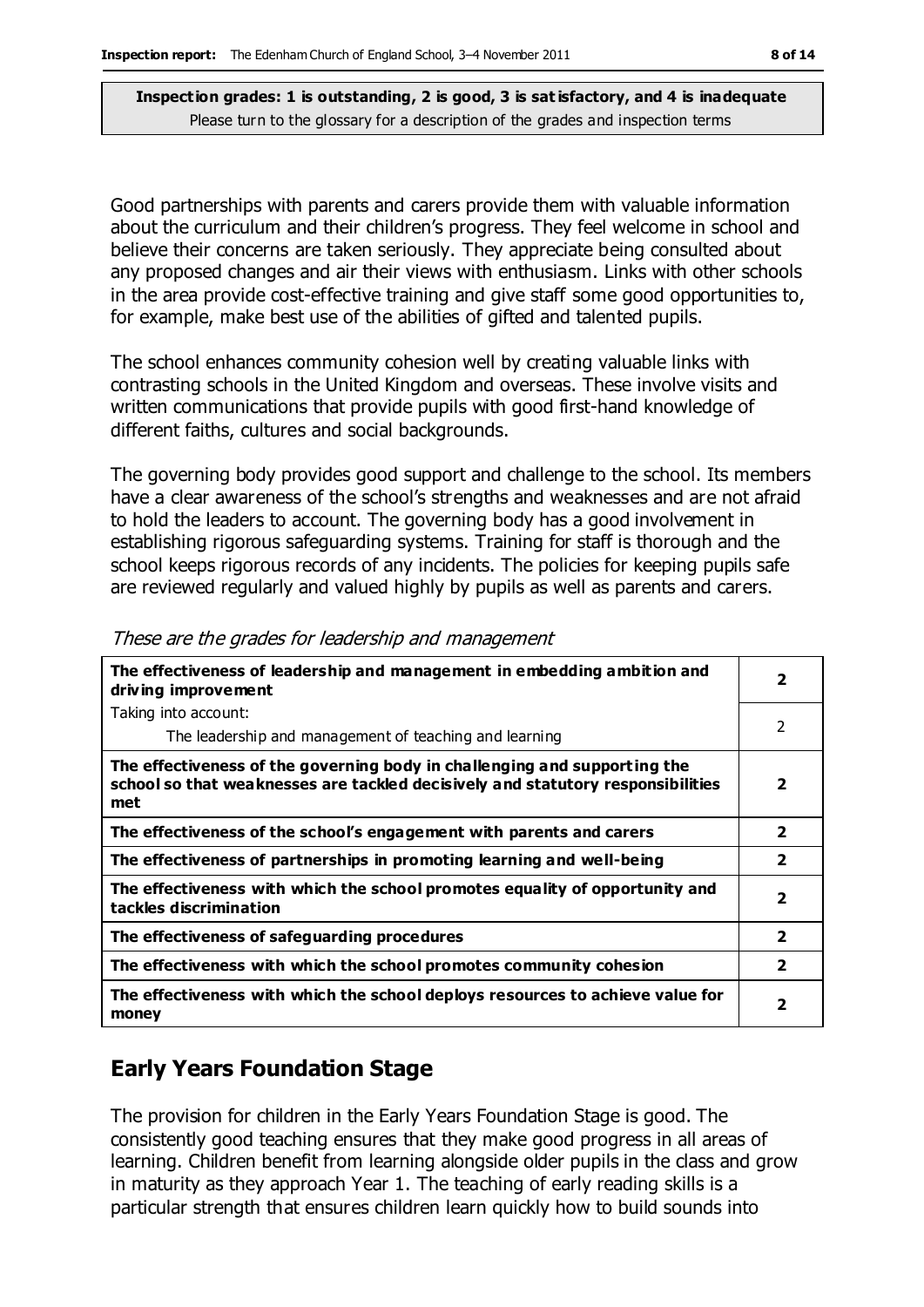words. Parents and carers say how much the comprehensive induction procedures help their children settle quickly into school. Children learn to choose from the wide range of activities on offer and enjoy reading games inside as much as measuring containers of water outside. The adults observe children's learning and development carefully and make detailed records of their achievements. The curriculum is planned well so that the children have a good balance of activities they choose for themselves and those directed by the teacher.

Children make very good progress in their personal, social and emotional development. Adults encourage them to think for themselves and they quickly become confident and independent learners. They learn much about health and safety and always wash their hands after handling dirty materials. Children behave well and soon learn the importance of listening carefully to the teachers' instructions. The provision is led and managed well, with a good awareness of how it could be improved. For example, the leaders are looking at how to get boys more interested in writing in order to raise their attainment.

These are the grades for the Early Years Foundation Stage

| <b>Overall effectiveness of the Early Years Foundation Stage</b>             |  |
|------------------------------------------------------------------------------|--|
| Taking into account:                                                         |  |
| Outcomes for children in the Early Years Foundation Stage                    |  |
| The quality of provision in the Early Years Foundation Stage                 |  |
| The effectiveness of leadership and management of the Early Years Foundation |  |
| Stage                                                                        |  |

## **Views of parents and carers**

The proportion of parents and carers who completed the questionnaire was higher than average for a primary school. Their views are positive. The vast majority appreciate the way their children enjoy school, feel safe and learn how to live healthy lives. They always feel welcome in school. Nearly all believe the school is well led and that their children are making good progress. They say that the teaching and learning are good. Evidence during the inspection supports these views. A small minority expressed concerns about the way the school deals with unacceptable behaviour, the progress of more-able pupils and the way the school keeps them informed. Inspectors found that rare incidents of bad behaviour are managed well and the quality of information provided is good. The evidence shows that more-able pupils make good progress, overall, although a few do not do so well in writing at Key Stage 2.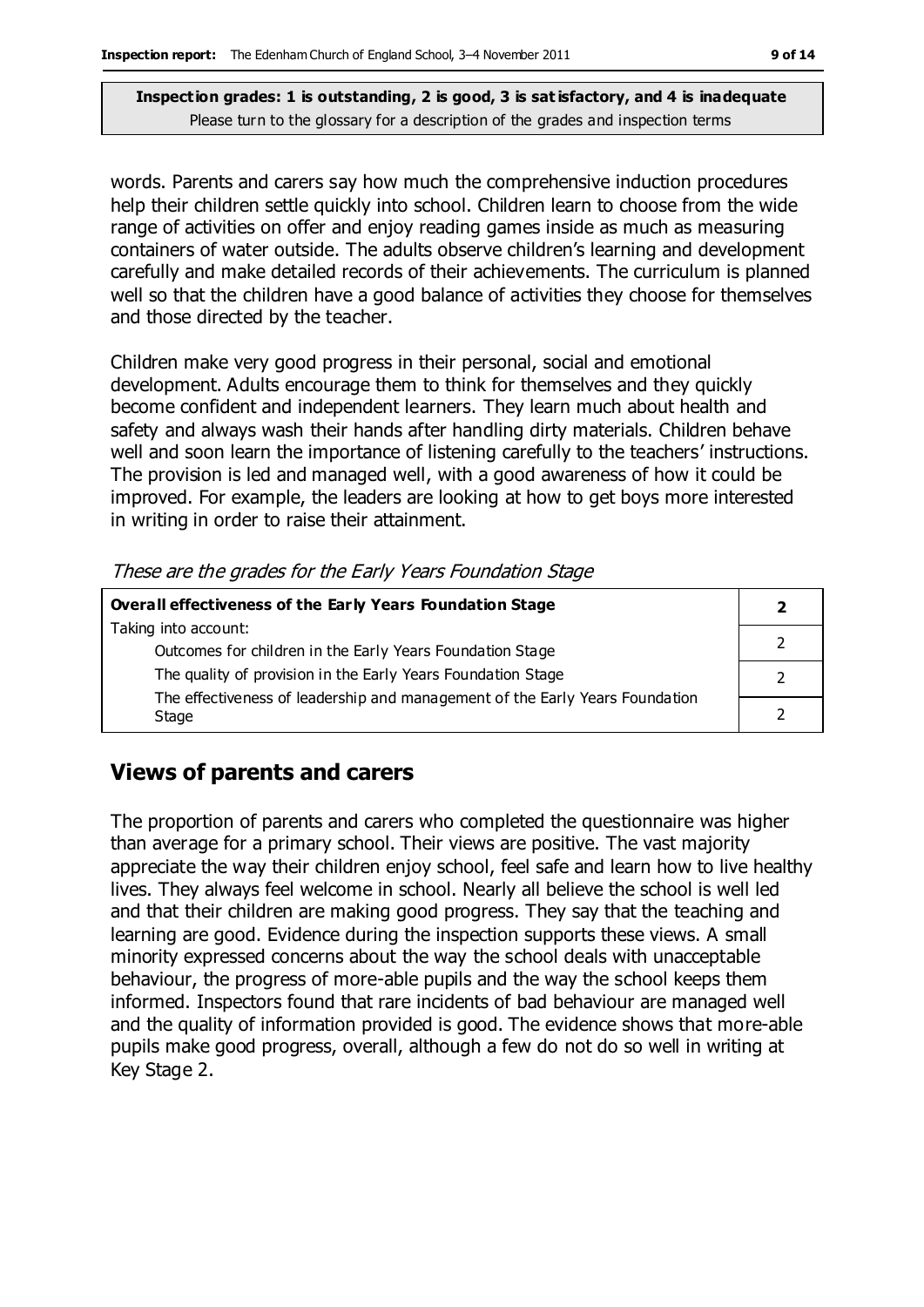#### **Responses from parents and carers to Ofsted's questionnaire**

Ofsted invited all the registered parents and carers of pupils registered at The Edenham Church of England School to complete a questionnaire about their views of the school.

In the questionnaire, parents and carers were asked to record how strongly they agreed with 13 statements about the school.

The inspection team received 62 completed questionnaires by the end of the on-site inspection. In total, there are 103 pupils registered at the school.

| <b>Statements</b>                                                                                                                                                                                                                                       | <b>Strongly</b><br>agree |               | Agree        |               | <b>Disagree</b> |                | <b>Strongly</b><br>disagree |                |
|---------------------------------------------------------------------------------------------------------------------------------------------------------------------------------------------------------------------------------------------------------|--------------------------|---------------|--------------|---------------|-----------------|----------------|-----------------------------|----------------|
|                                                                                                                                                                                                                                                         | <b>Total</b>             | $\frac{1}{2}$ | <b>Total</b> | $\frac{1}{2}$ | <b>Total</b>    | %              | <b>Total</b>                | %              |
| My child enjoys school                                                                                                                                                                                                                                  | 41                       | 66            | 20           | 32            | $\mathbf{1}$    | $\overline{2}$ | $\mathbf 0$                 | $\mathbf{0}$   |
| The school keeps my child<br>safe                                                                                                                                                                                                                       | 35                       | 56            | 26           | 42            | $\mathbf 0$     | $\mathbf 0$    | $\mathbf{1}$                | $\overline{2}$ |
| The school informs me about<br>my child's progress                                                                                                                                                                                                      | 28                       | 45            | 28           | 45            | 5               | 8              | $\mathbf{1}$                | $\overline{2}$ |
| My child is making enough<br>progress at this school                                                                                                                                                                                                    | 31                       | 50            | 19           | 31            | 10              | 16             | $\mathbf{1}$                | $\overline{2}$ |
| The teaching is good at this<br>school                                                                                                                                                                                                                  | 34                       | 55            | 21           | 34            | 5               | 8              | $\mathbf{1}$                | $\overline{2}$ |
| The school helps me to<br>support my child's learning                                                                                                                                                                                                   | 27                       | 44            | 26           | 42            | 5               | 8              | $\overline{2}$              | $\overline{3}$ |
| The school helps my child to<br>have a healthy lifestyle                                                                                                                                                                                                | 32                       | 52            | 24           | 39            | 5               | 8              | $\mathbf{1}$                | $\overline{2}$ |
| The school makes sure that<br>my child is well prepared for<br>the future (for example<br>changing year group,<br>changing school, and for<br>children who are finishing<br>school, entering further or<br>higher education, or entering<br>employment) | 25                       | 40            | 23           | 37            | 9               | 15             | $\mathbf{1}$                | $\overline{2}$ |
| The school meets my child's<br>particular needs                                                                                                                                                                                                         | 31                       | 50            | 23           | 37            | 6               | 10             | $\mathbf{1}$                | $\overline{2}$ |
| The school deals effectively<br>with unacceptable behaviour                                                                                                                                                                                             | 25                       | 40            | 25           | 40            | 5               | 8              | 6                           | 10             |
| The school takes account of<br>my suggestions and<br>concerns                                                                                                                                                                                           | 25                       | 40            | 23           | 37            | 9               | 15             | $\mathbf{1}$                | $\overline{2}$ |
| The school is led and<br>managed effectively                                                                                                                                                                                                            | 30                       | 48            | 19           | 31            | 5               | 8              | 6                           | 10             |
| Overall, I am happy with my<br>child's experience at this<br>school                                                                                                                                                                                     | 31                       | 50            | 23           | 37            | 6               | 10             | 1                           | $\overline{2}$ |

The table above summarises the responses that parents and carers made to each statement. The percentages indicate the proportion of parents and carers giving that response out of the total number of completed questionnaires. Where one or more parents and carers chose not to answer a particular question, the percentages will not add up to 100%.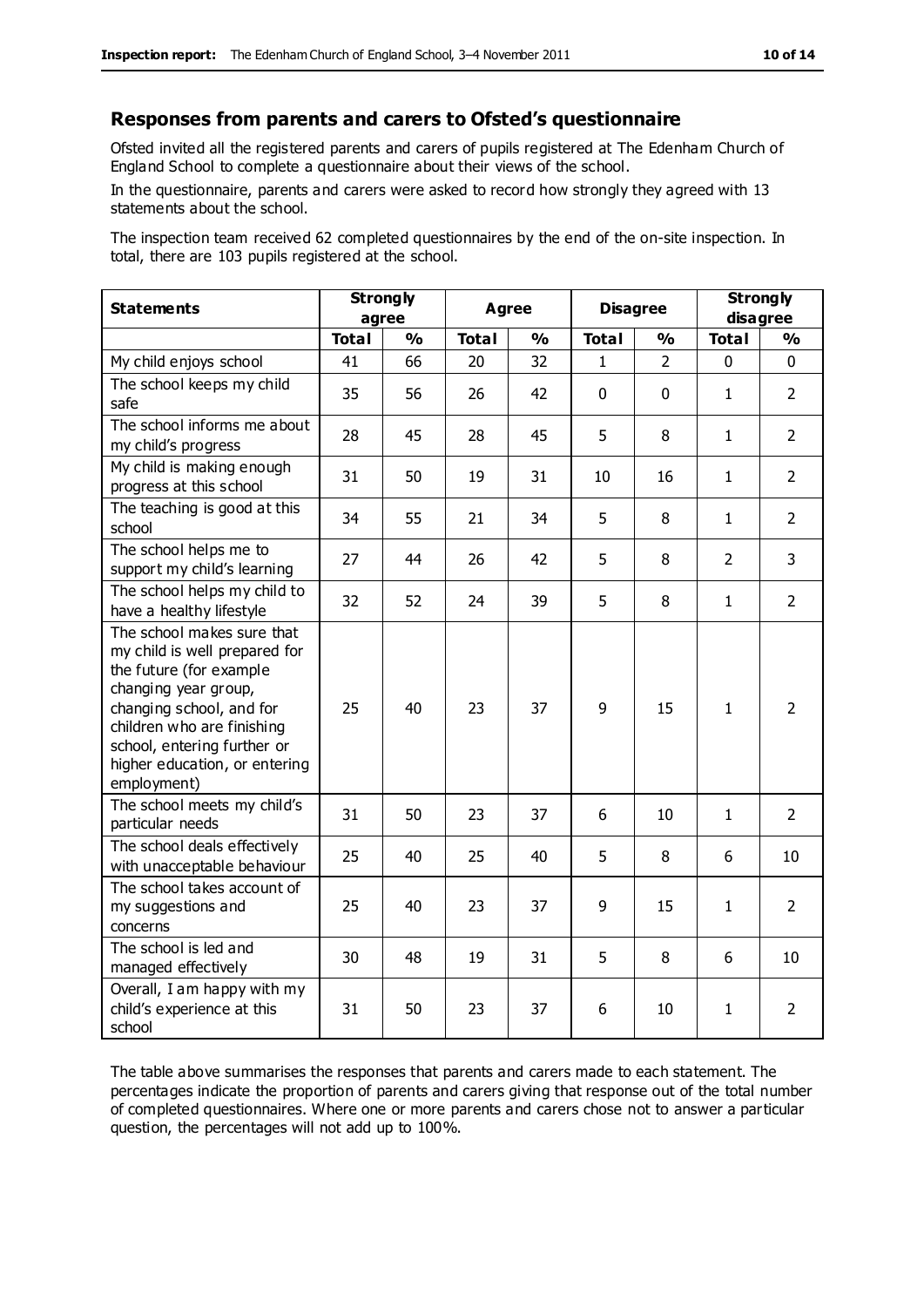# **Glossary**

## **What inspection judgements mean**

| <b>Grade</b> | <b>Judgement</b> | <b>Description</b>                                            |
|--------------|------------------|---------------------------------------------------------------|
| Grade 1      | Outstanding      | These features are highly effective. An outstanding           |
|              |                  | school provides exceptionally well for all its pupils' needs. |
| Grade 2      | Good             | These are very positive features of a school. A school        |
|              |                  | that is good is serving its pupils well.                      |
| Grade 3      | Satisfactory     | These features are of reasonable quality. A satisfactory      |
|              |                  | school is providing adequately for its pupils.                |
| Grade 4      | Inadequate       | These features are not of an acceptable standard. An          |
|              |                  | inadequate school needs to make significant                   |
|              |                  | improvement in order to meet the needs of its pupils.         |
|              |                  | Ofsted inspectors will make further visits until it           |
|              |                  | improves.                                                     |

### **Overall effectiveness of schools**

|                       |                    |      | Overall effectiveness judgement (percentage of schools) |                   |
|-----------------------|--------------------|------|---------------------------------------------------------|-------------------|
| <b>Type of school</b> | <b>Outstanding</b> | Good | <b>Satisfactory</b>                                     | <b>Inadequate</b> |
| Nursery schools       | 43                 | 47   | 10                                                      |                   |
| Primary schools       | 6                  | 46   | 42                                                      |                   |
| Secondary             | 14                 | 36   | 41                                                      |                   |
| schools               |                    |      |                                                         |                   |
| Sixth forms           | 15                 | 42   | 41                                                      | 3                 |
| Special schools       | 30                 | 48   | 19                                                      |                   |
| Pupil referral        | 14                 | 50   | 31                                                      |                   |
| units                 |                    |      |                                                         |                   |
| All schools           | 10                 | 44   | 39                                                      |                   |

New school inspection arrangements were introduced on 1 September 2009. This means that inspectors now make some additional judgements that were not made previously.

The data in the table above are for the period 1 September 2010 to 8 April 2011 and are consistent with the latest published official statistics about maintained school inspection outcomes (see [www.ofsted.gov.uk\)](http://www.ofsted.gov.uk/).

The sample of schools inspected during 2010/11 was not representative of all schools nationally, as weaker schools are inspected more frequently than good or outstanding schools.

Percentages are rounded and do not always add exactly to 100.

Sixth form figures reflect the judgements made for the overall effectiveness of the sixth form in secondary schools, special schools and pupil referral units.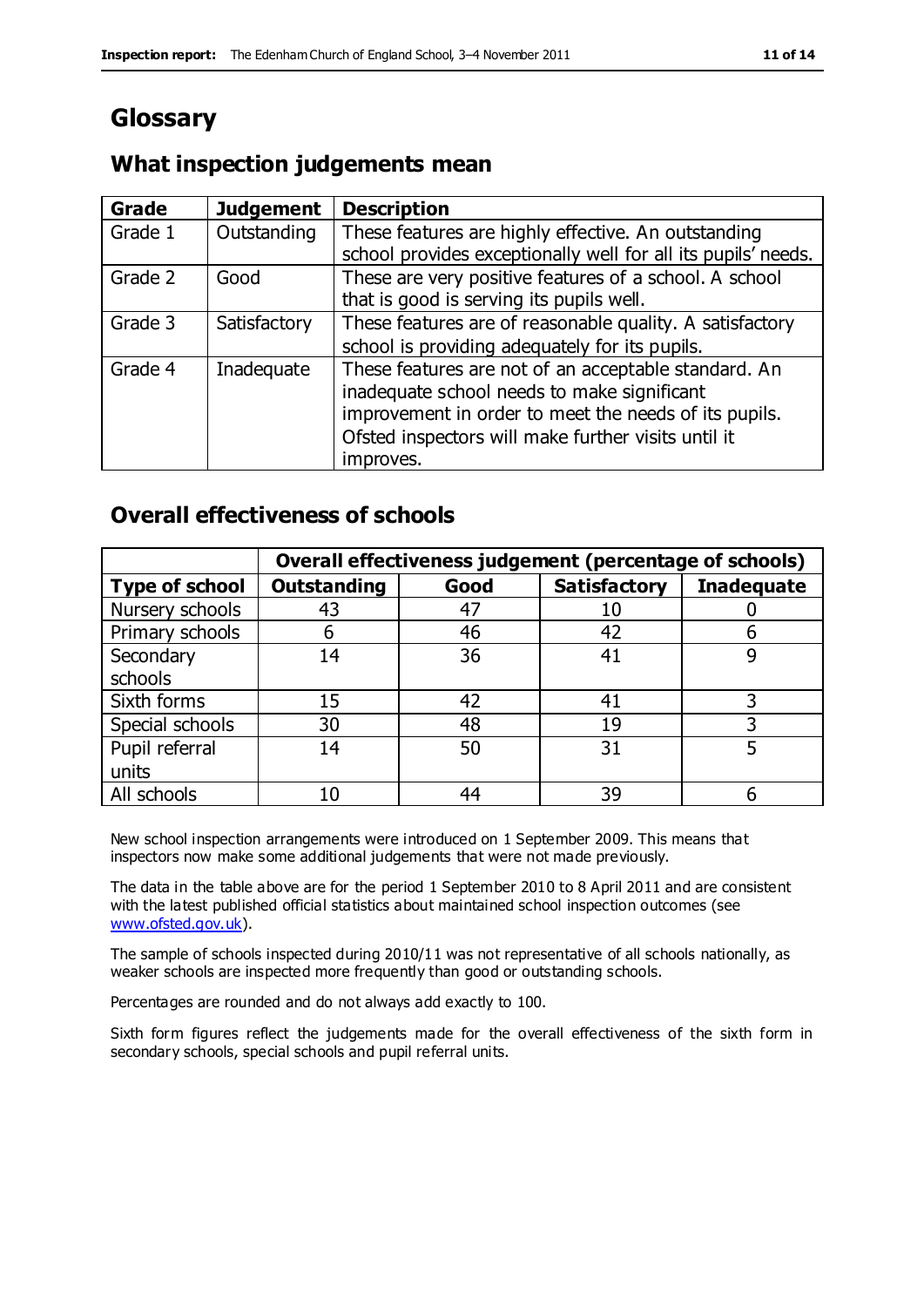# **Common terminology used by inspectors**

| Achievement:               | the progress and success of a pupil in their<br>learning, development or training.                                                                                                                                                                                                                                           |
|----------------------------|------------------------------------------------------------------------------------------------------------------------------------------------------------------------------------------------------------------------------------------------------------------------------------------------------------------------------|
| Attainment:                | the standard of the pupils' work shown by test and<br>examination results and in lessons.                                                                                                                                                                                                                                    |
| Capacity to improve:       | the proven ability of the school to continue<br>improving. Inspectors base this judgement on what<br>the school has accomplished so far and on the<br>quality of its systems to maintain improvement.                                                                                                                        |
| Leadership and management: | the contribution of all the staff with responsibilities,<br>not just the headteacher, to identifying priorities,<br>directing and motivating staff and running the<br>school.                                                                                                                                                |
| Learning:                  | how well pupils acquire knowledge, develop their<br>understanding, learn and practise skills and are<br>developing their competence as learners.                                                                                                                                                                             |
| Overall effectiveness:     | inspectors form a judgement on a school's overall<br>effectiveness based on the findings from their<br>inspection of the school. The following judgements,<br>in particular, influence what the overall<br>effectiveness judgement will be.                                                                                  |
|                            | The school's capacity for sustained<br>■<br>improvement.<br>Outcomes for individuals and groups of<br>H<br>pupils.<br>The quality of teaching.<br>The extent to which the curriculum meets<br>ш<br>pupils' needs, including, where relevant,<br>through partnerships.<br>The effectiveness of care, guidance and<br>support. |
| Progress:                  | the rate at which pupils are learning in lessons and<br>over longer periods of time. It is often measured<br>by comparing the pupils' attainment at the end of a<br>key stage with their attainment when they started.                                                                                                       |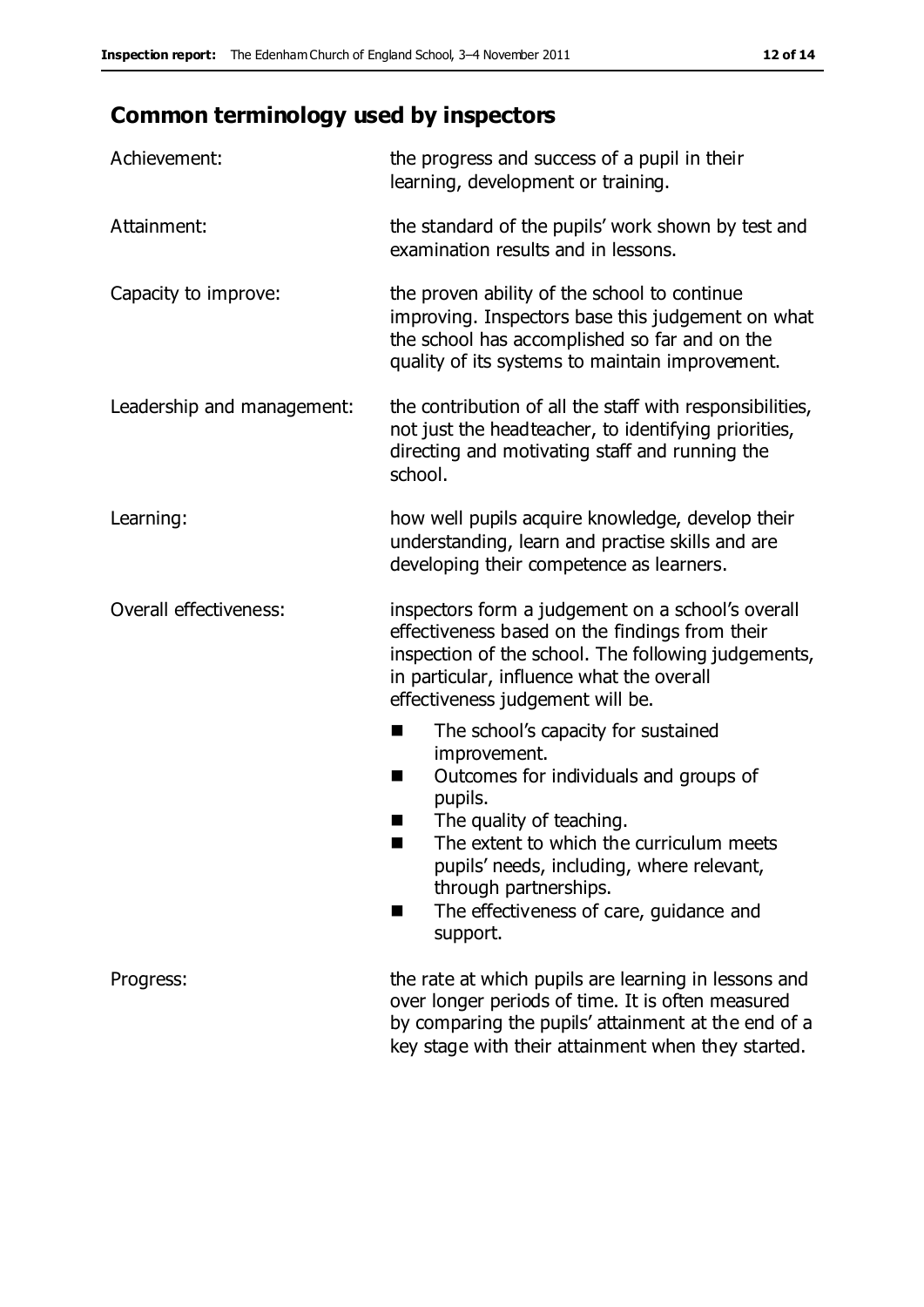#### **This letter is provided for the school, parents and carers to share with their children. It describes Ofsted's main findings from the inspection of their school.**



7 November 2011

Dear Pupils

#### **Inspection of The Edenham Church of England School, Bourne PE10 0LP**

Thank you for making the inspectors so welcome when we visited your school. We enjoyed seeing you work hard in lessons and play so happily outside in your beautiful grounds. Those who were kind enough to speak with us showed how much you like school. You say yours is a good school and we agree.

You behave well, listen carefully to your teachers and make good progress. You have an excellent understanding of how to keep safe and live a healthy life. We were impressed with the way you take responsibility so well and how the older pupils help the younger ones. The school provides an interesting range of activities for you and you enjoy the many clubs at lunchtime and after school. We agree with you that teachers make learning fun and are good at helping you when you find things difficult. All staff at the school take excellent care of you. Those in charge of your school do a good job and work very closely with your parents and carers to help you get the best out of your time here.

Your leaders are always looking for ways to improve the school. These are the improvements we have asked them to make.

- Help you to reach higher standards in writing in Years 3 to 6; you can help by taking greater care with your handwriting and trying to write more in lessons.
- Make sure that those in charge of subjects support other teachers to make sure you all make the best possible progress.

Best wishes for the future.

Yours sincerely

Terry Elston Lead inspector